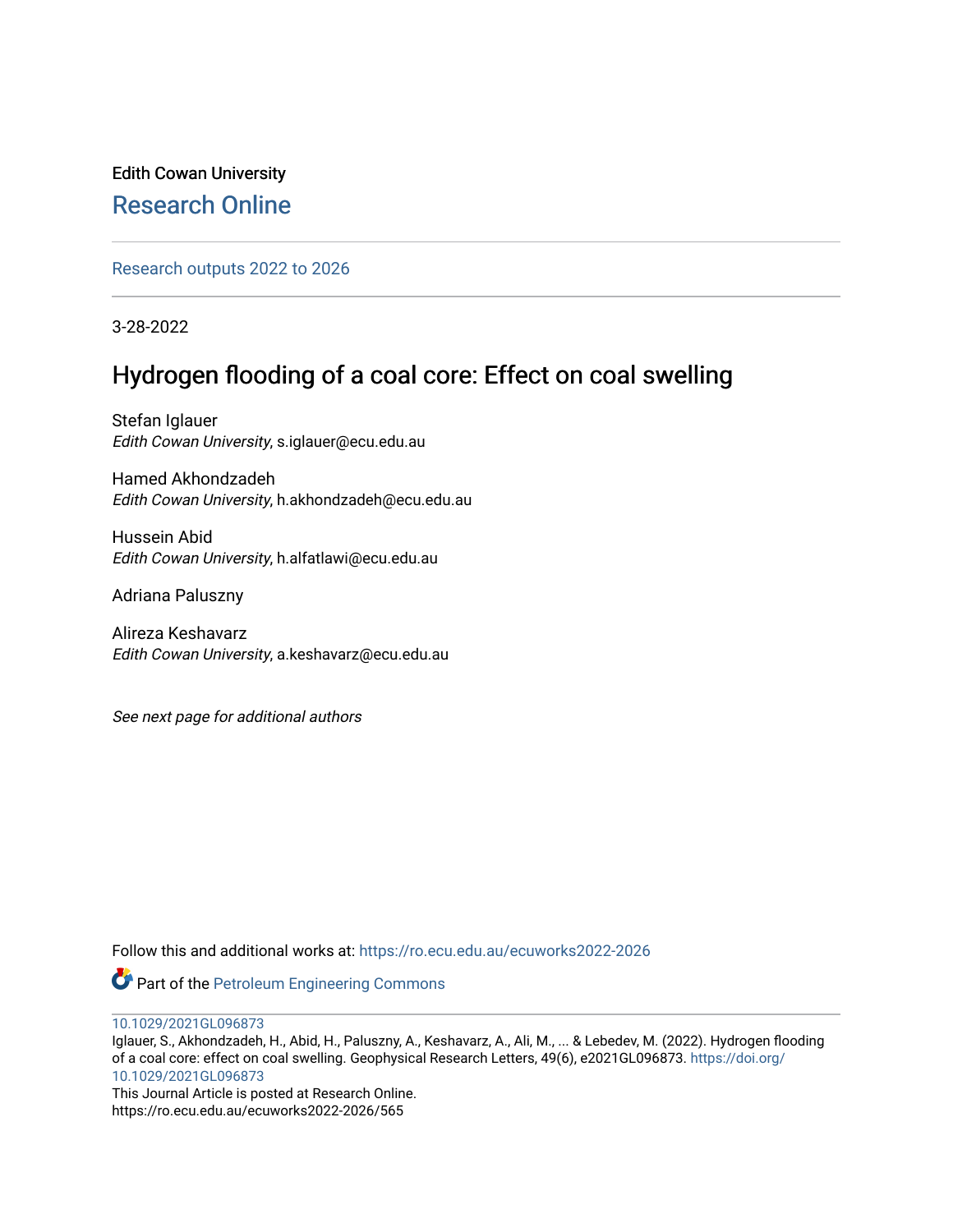## Authors

Stefan Iglauer, Hamed Akhondzadeh, Hussein Abid, Adriana Paluszny, Alireza Keshavarz, Muhammad Ali, Ausama Giwelli, Lionel Esteban, Joel Sarout, and Maxim Lebedev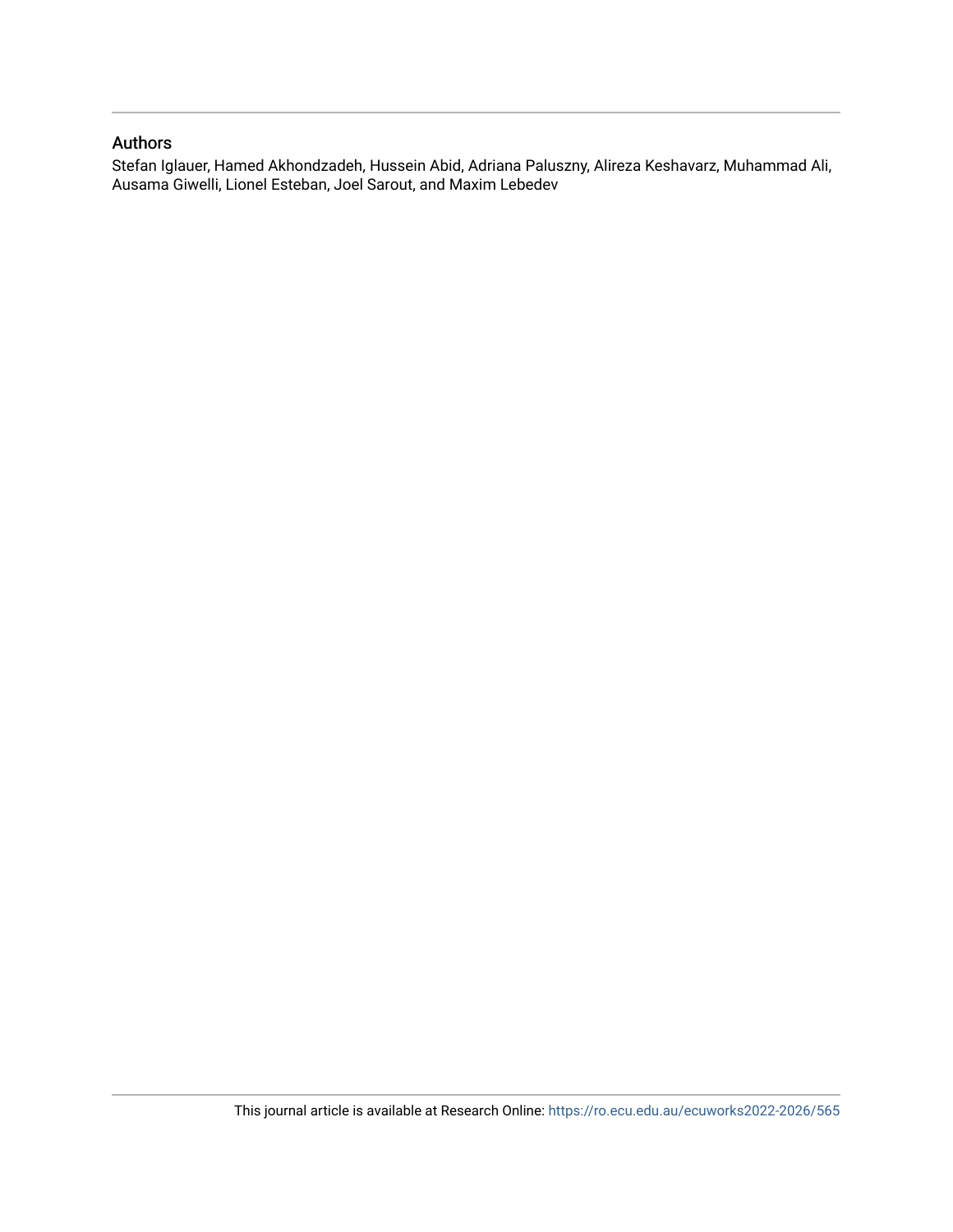<u>್.</u>ಗಿ



# **Geophysical Research Letters®**

## **RESEARCH LETTER**

10.1029/2021GL096873

#### **Key Points:**

- Hydrogen geo-storage in deep coal seams is feasible from a flooding and adsorption perspective
- Hydrogen flooding does not cause any measurable coal swelling under deep coal seam conditions
- Coal permeability is not affected by hydrogen flooding under deep coal seam conditions

#### **[Supporting Information:](https://doi.org/10.1029/2021GL096873)**

[Supporting Information may be found in](https://doi.org/10.1029/2021GL096873)  [the online version of this article.](https://doi.org/10.1029/2021GL096873)

#### **Correspondence to:**

S. Iglauer, s.iglauer@ecu.edu.au

#### **Citation:**

Iglauer, S., Akhondzadeh, H., Abid, H., Paluszny, A., Keshavarz, A., Ali, M., et al. (2022). Hydrogen flooding of a coal core: Effect on coal swelling. *Geophysical Research Letters*, *49*, e2021GL096873. <https://doi.org/10.1029/2021GL096873>

Received 2 NOV 2021 Accepted 31 JAN 2022

#### **Author Contributions:**

**Conceptualization:** Stefan Iglauer, Alireza Keshavarz, Maxim Lebedev **Data curation:** Hamed Akhondzadeh, Adriana Paluszny **Formal analysis:** Stefan Iglauer, Adriana Paluszny, Alireza Keshavarz **Funding acquisition:** Stefan Iglauer, Alireza Keshavarz, Maxim Lebedev **Investigation:** Stefan Iglauer, Hamed Akhondzadeh, Hussein Abid, Adriana Paluszny, Alireza Keshavarz, Maxim Lebedev **Methodology:** Stefan Iglauer, Hamed Akhondzadeh, Hussein Abid, Alireza

Keshavarz, Maxim Lebedev **Project Administration:** Stefan Iglauer, Alireza Keshavarz **Resources:** Stefan Iglauer, Maxim Lebedev

© 2022. The Authors.

This is an open access article under the terms of the [Creative Commons](http://creativecommons.org/licenses/by/4.0/)  [Attribution](http://creativecommons.org/licenses/by/4.0/) License, which permits use, distribution and reproduction in any medium, provided the original work is properly cited.

## **Hydrogen Flooding of a Coal Core: Effect on Coal Swelling**

**Stefan Iglauer1 [,](https://orcid.org/0000-0002-8080-1590) [Ham](https://orcid.org/0000-0002-8091-961X)ed Akhondzadeh1 , Hussein Abid1 [,](https://orcid.org/0000-0003-3368-371X) Adriana Palusz[ny](https://orcid.org/0000-0003-1066-8146)2 [,](https://orcid.org/0000-0002-0821-0307)  Alireza Keshava[rz](https://orcid.org/0000-0003-1369-5844)1 , Muhammad Ali3 , Ausama Giwelli4 [,](https://orcid.org/0000-0002-5288-056X) Lionel Esteban4 , Joel Sarout4 [,](https://orcid.org/0000-0003-3217-7102) and**  Maxim Lebedev<sup>5</sup>

1 School of Engineering, Edith Cowan University, Joondalup, WA, Australia, 2 Department of Earth Science and Engineering, Imperial College London, London, UK, 3 Physical Science and Engineering Division, King Abdullah University of Science and Technology (KAUST), Thuwal, Saudi Arabia, 4 CSIRO Energy Business Unit, Kensington, WA, Australia, 5 Western Australian School of Mines (WASM): Minerals, Energy and Chemical Engineering, Curtin University, Kensington, WA, Australia

**Abstract** Hydrogen is a clean fuel which has the potential to drastically decarbonize the energy supply chain. However, hydrogen storage is currently a key challenge; one solution to this problem is hydrogen geo-storage, with which very large quantities of  $H<sub>2</sub>$  can be stored economically. Possible target formations are deep coal seams, and coal permeability is a key parameter which determines how fast H<sub>2</sub> can be injected and withdrawn again. However, it is well known that gas injection into coal can lead to coal swelling, which drastically reduces permeability. We thus injected  $H_2$  gas into a coal core and measured dynamic permeability, while imaging the core via x-ray micro-tomography at reservoir conditions. Importantly, no changes in coal cleat morphology or permeability were observed. We conclude that  $H<sub>2</sub>$  geo-storage in deep coal seams is feasible from a fundamental petro-physical perspective; this work thus aids in the large-scale implementation of a hydrogen economy.

**Plain Language Summary** Hydrogen is a clean fuel which has the potential to drastically decarbonize the energy supply chain. However, hydrogen storage is currently a key challenge; one solution to this problem is hydrogen geo-storage, with which very large quantities of  $H<sub>2</sub>$  can be stored economically. Earlier it has been shown that coal can adsorb and thus storage large quantities of hydrogen. Here we now demonstrate experimentally that coal permeability (and thus hydrogen injectivity and withdrawal capacity) is not affected by hydrogen flooding. We conclude that H<sub>2</sub> geo-storage in deep coal seams is feasible from a fundamental petrophysical perspective; this work thus aids in the large-scale implementation of a hydrogen economy.

### **1. Introduction**

Hydrogen is a clean fuel which has the potential to completely decarbonize the energy supply chain (e.g., compare Hanley et al., [2018](#page-6-0); Tarkowski, [2019\)](#page-6-1). Hydrogen is currently stored in high-pressure surface tanks or in chemical form (e.g., as ammonium or hydride, Berta et al., [2018;](#page-6-2) F. Zhang, Zhao, et al., [2016\)](#page-6-3); however, these storage options provide only limited storage space. An alternative, underground H<sub>2</sub> storage (UHS), can store drastically more  $H<sub>2</sub>$ , and can thus potentially be operated in a much more economical way. One example is  $H<sub>2</sub>$  storage in underground salt caverns—a method used for at least 30 years now (Tarkowski & Czapowski, [2018\)](#page-6-4). Such salt caverns, however, are not abundant or geographically widespread. It is thus of high interest to evaluate additional geologic formations with respect to their H<sub>2</sub> storage potential (Pan et al.,  $2021$ ). One target formation of interest are deep coal seams, which can adsorb and thus store substantial amounts of  $H_2$  (Iglauer et al., [2021](#page-6-6); Keshavarz et al., [2021](#page-6-7)). It is, however, vital that H<sub>2</sub> can be injected and withdrawn again in a fast, efficient manner. This essentially means that coal permeability must be sufficiently high so that H<sub>2</sub> gas flow is sufficiently rapid. This is for instance *not* the case for CO<sub>2</sub> geo-sequestration projects targeting coal seams, and it is well known that CO<sub>2</sub> injection leads to a dramatic loss of coal permeability due to coal swelling (e.g., Pan et al., [2010](#page-6-8); Y. Zhang, Lebedev, et al., [2016\)](#page-6-9). It is therefore of fundamental importance to examine coal swelling behavior when coal is exposed to pressurized  $H_2$  gas, and how this is related to coal permeability.

We thus imaged  $H_2$  gas injection into a coal core plug via high resolution in situ 3D x-ray micro-tomography (μCT) at true reservoir conditions, and measured how coal cleat morphology and the associated coal permeability changed due to H<sub>2</sub> exposure. This is presented and discussed in detail below.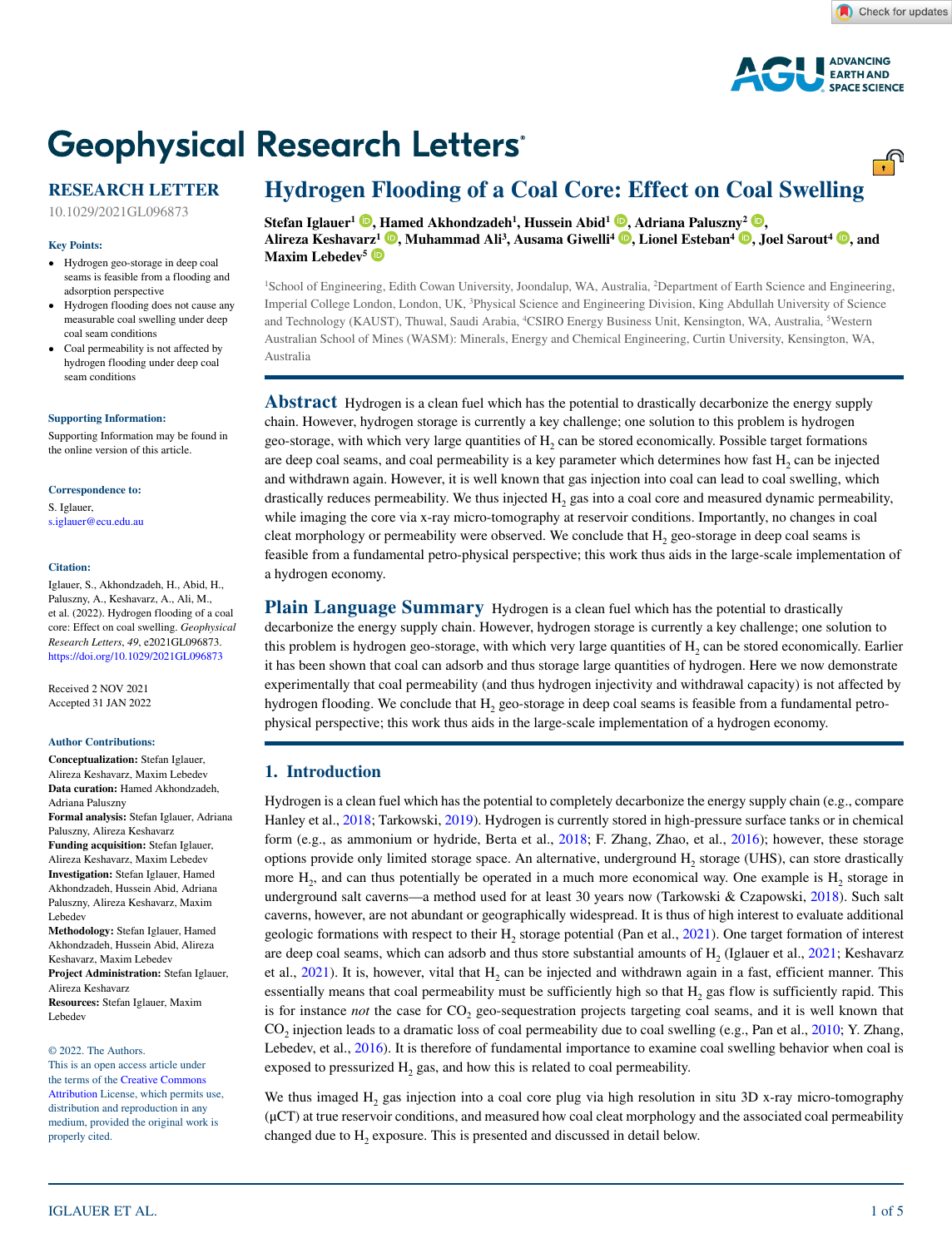

**Software:** Adriana Paluszny **Supervision:** Stefan Iglauer, Alireza Keshavarz, Maxim Lebedev **Validation:** Alireza Keshavarz **Visualization:** Adriana Paluszny **Writing – original draft:** Stefan Iglauer **Writing – review & editing:** Alireza Keshavarz, Muhammad Ali, Ausama Giwelli, Lionel Esteban, Joel Sarout, Maxim Lebedev

## **2. Experimental Procedure**

A deep coal seam at a depth of approximately 250 m was simulated in the laboratory. Bituminous coal (from Morgantown, West Virginia, USA; supplied by Wards Scientific US; vitrinite reflectance = 0.86) was selected and small core plugs (5 mm diameter and 10 mm length) were drilled. The coal had a porosity of 3.7% (measured via Helium porosimetry using a CoreLab UltraPoroPerm-910 instrument), and the coal was also thoroughly analyzed via XRD (performed with a RAYONS X-Rays instrument equipped with a cobalt  $K_{\alpha}$  radiation source at 40 kV and 40 mA), TGA (using a PerkinElmer-Thermogravimetric Analyzer-TGA 4000), ATR-FTIR (with a PerkinElmer-Spectrometer 100-FT-IR instrument), BET (performed at 77 K; to measure specific surface area, pore volume and average pore size of the coals using a Tristar II 3020 instrument) and ultimate and proximate analysis. Results are shown in Table [1](#page-3-0) and in the Supporting Information.

The specific surface area of the coal was  $0.34 \text{ m}^2/\text{g}$ , average pore size was  $16.38 \text{ nm}$ , pore volume was 0.0014 cm<sup>3</sup>/g and microporous content was 0.12. The mineral fraction in the coal consisted of 70 wt% quartz and 30 wt% kaolinite; ash composition was 46.5% SiO<sub>2</sub>, 33.6% Al<sub>2</sub>O<sub>3</sub>, 10.9% Fe<sub>2</sub>O<sub>3</sub>, 2.04% CaO, 0.78 MgO, 1.52% Na<sub>2</sub>O, 1.28% K<sub>2</sub>O, 1.32% TiO<sub>2</sub>, 0.02% Mn<sub>3</sub>O<sub>4</sub>, 0.17% P<sub>2</sub>O<sub>5</sub>, 1.09% SO<sub>3</sub>, 0.29% SrO, 0.25% BaO, traces of ZnO and 0.05%  $V_2O_5$ . Furthermore, CO<sub>2</sub> and H<sub>2</sub> adsorption capacity and diffusion coefficients were measured previously (on separate coal samples) – demonstrating that substantial amounts of H<sub>2</sub> can be adsorbed (∼0.1 mol H<sub>2</sub>/ kg coal at 3 MPa and 303 K) and that H<sub>2</sub> diffuses relatively quickly through the coal (a H<sub>2</sub> diffusion coefficient of ∼1.5 × 10−8 m2 /s was measured for 296 K and 1.3 MPa equilibrium pressure), Iglauer et al. ([2021\)](#page-6-6); Keshavarz et al. ([2021\)](#page-6-7).

The coal plug was then placed into an x-ray transparent high pressure μCT cell (Iglauer & Lebedev, [2018\)](#page-6-10) and vacuumed for 24 hr to remove all air from the system. The temperature was kept constant at 296 K (i.e., isothermal conditions), a pore pressure of 2.758 MPa was applied and overburden stress was raised to 6.205 MPa (i.e., 3.447 MPa effective stress was applied during the whole experiment), and the coal plug was μCT imaged at two high resolutions (1.50 and 4.00 μm, using the 3D x-ray microscope VersaXRM500 Xradia-Zeiss). Subsequently, 18,000 pore volumes H<sub>2</sub> gas (from BOC, HPG, 99.99 mol% purity) were injected into the plug applying a pressure drop of 0.22 MPa (2.978 MPa inlet pressure and 2.758 MPa outlet pressure). Three high precision syringe pumps (ISCO Teledyne 500D, accuracy 0.1%) were used to apply injection pressure, backpressure and overburden pressure with high accuracy. Dynamic coal permeability was measured during H<sub>2</sub>-flooding by measuring the  $H<sub>2</sub>$  flow rate through the plug at this constant pressure drop and applying Darcy's law.  $H<sub>2</sub>$  injection was then stopped, and the system was kept at these conditions for 24 hr. The coal core was then μCT imaged again at the same high resolutions in-situ. Note that this μCT resolution is insufficient to resolve the complete pore space in the coal matrix, which can be even of atomic volume, but cleat (=fracture) networks can be reliably imaged (e.g., compare Ramandi et al., [2016;](#page-6-11) Y. Zhang, Lebedev, et al., [2016,](#page-6-9) Y. Zhang, Xu, et al., [2016](#page-6-12)).

The images were cropped, their image contrast adjusted, and outliers were removed via the application of a median filter, and the subsequent removal of outliers. The removal of outliers replaced a pixel by the median value of neighbors (radius of 2 pixels here), if the pixels was 50% brighter or darker than the neighborhood (Schneider et al., [2012](#page-6-13)). This process was performed for both bright and dark outliers three times, after which the percentage

<span id="page-3-0"></span>

| <b>Table 1</b><br>Proximate and Ultimate Analysis Results and Maceral Composition |                          |                     |                        |                       |                        |                         |  |  |  |
|-----------------------------------------------------------------------------------|--------------------------|---------------------|------------------------|-----------------------|------------------------|-------------------------|--|--|--|
| Proximate analysis (wt $\%$ )                                                     |                          |                     |                        |                       |                        |                         |  |  |  |
|                                                                                   | <b>Inherent Moisture</b> | Ash                 | <b>Volatile Matter</b> | Fixed Carbon          | Carbonate Carbon       |                         |  |  |  |
| <b>Bituminous</b>                                                                 | 1.7                      | 4.8                 | 4.8                    | 88.7                  | 0.017                  |                         |  |  |  |
| Ultimate analysis (wt $\%$ )                                                      |                          |                     |                        |                       |                        |                         |  |  |  |
|                                                                                   | Carbon                   | Hydrogen            | Nitrogen               | Sulfur                | Oxygen                 | Relative Density $(\%)$ |  |  |  |
| <b>Bituminous</b>                                                                 | 78.8                     | 5.30                | 1.58                   | 1.44                  | 12.88                  | 1.32                    |  |  |  |
| Maceral Composition (volumetric, %)                                               |                          |                     |                        |                       |                        |                         |  |  |  |
|                                                                                   | Vitrinite                | Liptinite (Exinite) | Inertinite             | <b>Mineral Matter</b> | <b>Total Reactives</b> | Vitrinite Reflectance   |  |  |  |
| <b>Bituminous</b>                                                                 | 81.0                     | 5.2                 | 12.0                   | 1.8                   | 92.3                   | 0.86                    |  |  |  |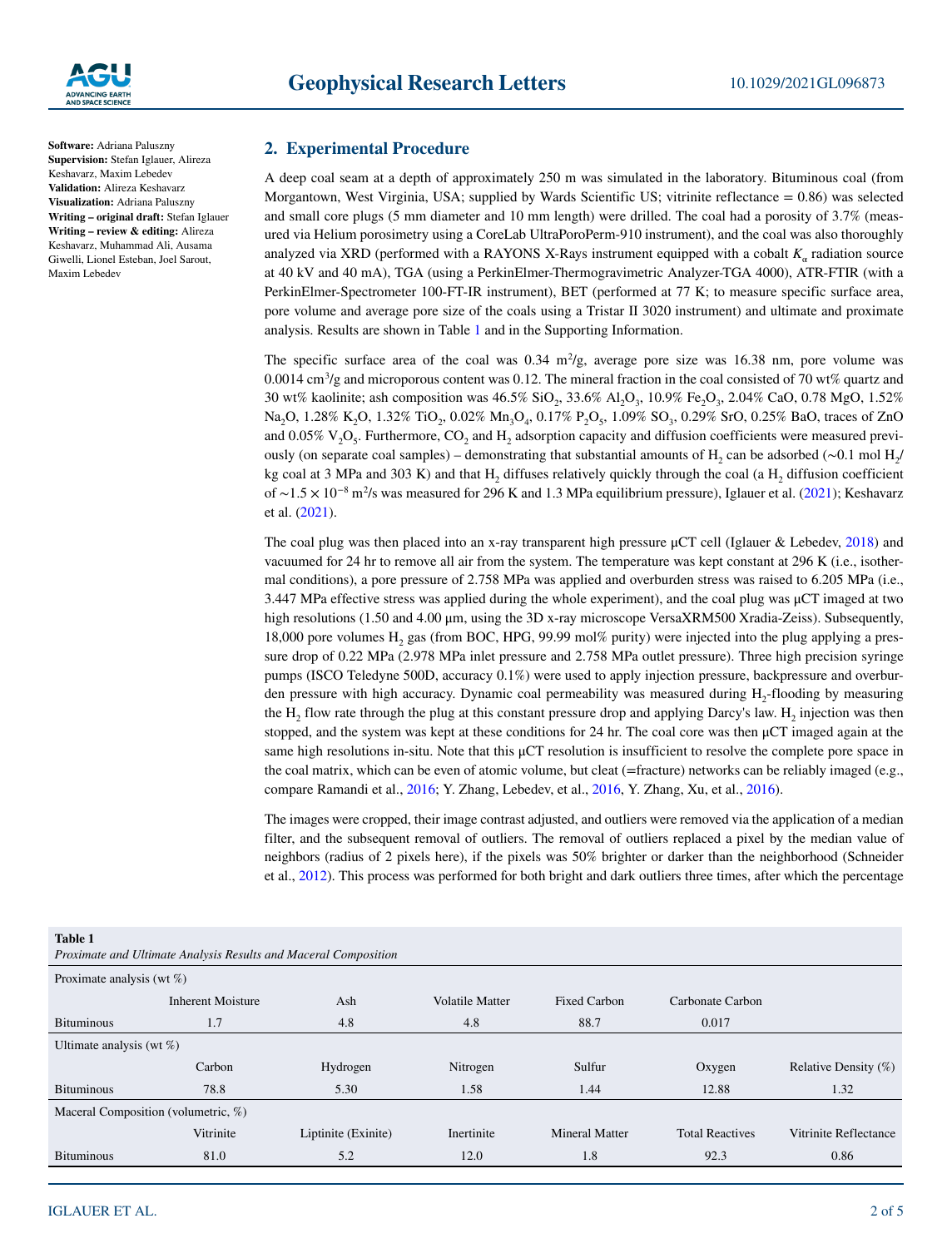



<span id="page-4-0"></span>**Figure 1.** 3D visualizations of the coal phases before (top row) and after (bottom row) H<sub>2</sub>-exposure. (a, d) maceral phase (turquoise); (b, e) mineral phase (blue); (c, f) cleats (=void space; red).

of removed outliers was below 5%. This conservative filtering was performed using Fiji ImageJ (Schindelin et al., [2012](#page-6-14)). The first and last 100 images were removed from the image stack to avoid the strongest ring artifacts. Darkest pixels were assumed to be void space as H<sub>2</sub> gas has a low x-ray attenuation. 3D void space (cleats) was segmented and counted in 3D using Fiji as well, taking into account integrated density, mean and standard deviation of gray values, minimum, maximum and average gray values, as well as computed centroids and centers of mass within the bounding box (Bolte & Cordelières, [2006](#page-6-15)).



<span id="page-4-1"></span>Figure 2. Cleat size distribution in the coal before and after H<sub>2</sub>-flooding.

#### **3. Results and Discussion**

#### **3.1. Coal Cleat Network Morphology Evolution**

For H<sub>2</sub> geo-storage project assessment it is vital to know how much  $H_2$  can be stored in a reasonable timeframe, and how fast H<sub>2</sub> can be withdrawn again (Pan et al., [2021\)](#page-6-5). Previously, it has been shown that substantial amounts of H<sub>2</sub> can be adsorbed on the coal and storage capacity is thus in principle large (Iglauer et al., [2021\)](#page-6-6). However, it is currently unknown how coal swelling and the associated coal permeability is affected by  $H_2$ -exposure; indeed, only very few data are available to assess UHS as a true economic technical option (Pan et al., [2021;](#page-6-5) F. Zhang, Zhao, et al., [2016\)](#page-6-3). Potential changes in the coal cleat network characteristics (before and after  $H_2$  flooding) were thus quantified and compared.

Importantly,  $H_2$  exposure led to no measurable change in the coal cleat porosity, cleat network morphology or cleat size distribution (compare Figures [1](#page-4-0) and [2](#page-4-1) and Table [2](#page-5-0) where the pore space morphology and the cleat network statistics before and after  $H_2$  flooding are summarized). All phase fractions (mineral phase, maceral phase and the cleat system [void space]) remained constant during and after  $H_2$ -flooding, and fracture nucleation or propagation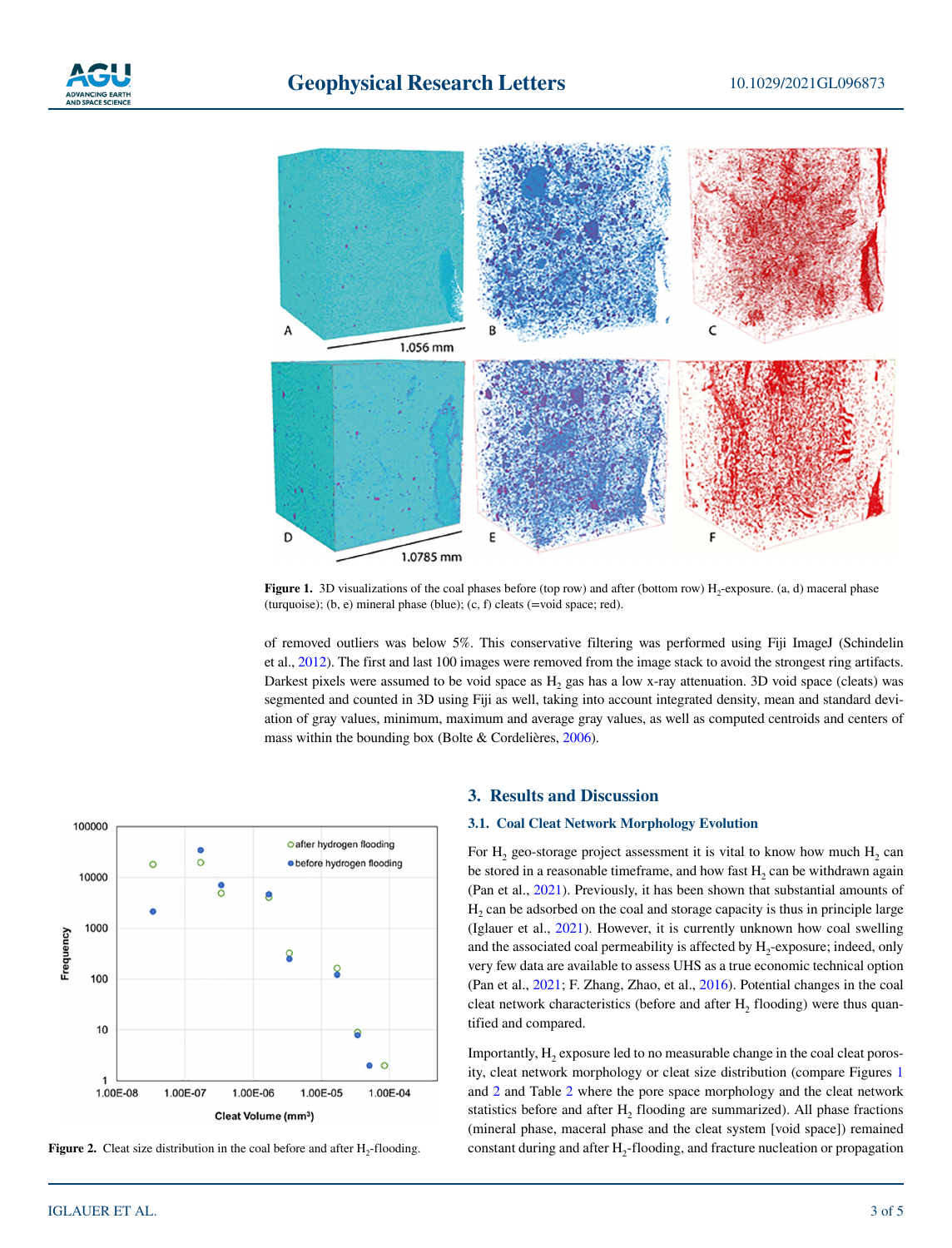#### <span id="page-5-0"></span>**Table 2**

*Coal Cleat Network Characteristics Before and After H<sub>2</sub> Flooding at 296 K, 2.758 MPa Pore Pressure and 3.447 MPa Effective Stress*

| Saturation state                            | Cleat<br>porosity<br>$(\%)^a$ | Median<br>cleat volume<br>(mm <sup>3</sup> ) <sup>a</sup> | Average<br>cleat volume Permeability<br>(mm <sup>3</sup> ) <sup>a</sup> | (mD) |  |  |  |
|---------------------------------------------|-------------------------------|-----------------------------------------------------------|-------------------------------------------------------------------------|------|--|--|--|
| Before H <sub>2</sub> flooding              | -1.1                          | $8.79 \times 10^{-8}$                                     | $18.8 \times 10^{-8}$                                                   | 0.39 |  |  |  |
| After H <sub>2</sub> flooding               | 1.1                           | $5.07 \times 10^{-8}$                                     | $16.7 \times 10^{-8}$                                                   | 0.39 |  |  |  |
| $^{\circ}$ measured on the $\mu$ CT images. |                               |                                                           |                                                                         |      |  |  |  |

was not observed. Note that the small changes in Figures [1](#page-4-0) and [2](#page-4-1) and Table [2](#page-5-0) were caused by the natural variation in coal (as the imaged volumes did not exactly overlap). We conclude that  $H_2$  gas does not lead to swelling of the maceral phase; in contrast,  $CO<sub>2</sub>$  injection clearly leads to dramatic swelling of the maceral phase, even to the extent that the swelling stress is so high that it can fracture the mineral phase inside the coal (Y. Zhang, Lebedev, et al., [2016;](#page-6-9) Y. Zhang, Xu, et al., [2016\)](#page-6-12). Compare these effects also with  $CH<sub>4</sub>$  and N<sub>2</sub> gas exposure; CH<sub>4</sub> exposure leads to significant maceral swelling, while  $N_2$  exposure leads to minor maceral swelling (Zhou et al., [2013](#page-6-16)). Indeed, coal swelling follows the order  $CO_2 > CH_4 > N_2 > H_2$ . This is related to the polarizability of these molecules (and thus the Van der Waals interaction forces between the gas molecules and the maceral phase;  $CO<sub>2</sub>$  polar-

izability is 29.1 × 10<sup>-25</sup> cm<sup>3</sup>, that of CH<sub>4</sub> is 25.9 × 10<sup>-25</sup> cm<sup>3</sup>, that of N<sub>2</sub> is 17.4 × 10<sup>-25</sup> cm<sup>3</sup> and that of H<sub>2</sub> is  $8 \times 10^{-25}$  cm<sup>3</sup>; Ahmed & Rothenberger, [2015](#page-6-17); Rallapalli et al., [2011](#page-6-18)), which directly determines maceral-gas interaction affinity, this is also for instance expressed in a much higher adsorption capacity of coal for  $CO$ , when compared to H<sub>2</sub> (Iglauer et al.,  $2021$ ; Keshavarz et al.,  $2021$ ). Note that CO<sub>2</sub> also forms hydrogen bonds with carbonyl and alcohol groups present in the coal, further increasing CO<sub>2</sub>-coal affinity (Fujii et al., [2002](#page-6-19)).

#### **3.2. Dynamic Coal Permeability**

Above observations are consistent with the measured dynamic coal permeability, which remained constant throughout H2-flooding, Figure [3](#page-5-1). The fluctuations were within the error margin of the experiment, and as can be seen permeability did not change even after flooding the core with 18,000 pore volumes of H<sub>2</sub>. We conclude that injection of  $H_2$  and subsequent withdrawal of  $H_2$  from the storage reservoir is feasible from a fundamental fluid dynamical perspective. As high amounts of  $H_2$  can be adsorbed,  $H_2$  geo-storage in coal seams is a promising novel technique to store very large amounts of  $H_2$  in a cost-effective manner.

#### **4. Conclusions**

H<sub>2</sub> geo-storage provides an alternative option for H<sub>2</sub> storage, at a giant scale (e.g., Tarkowski, [2019](#page-6-1); F. Zhang, Zhao, et al.,  $2016$ ). One key target formation are deep coal seams, which can adsorb large amounts of  $H<sub>2</sub>$  (Iglauer et al., [2021](#page-6-6); Keshavarz et al., [2021;](#page-6-7) Pan et al., [2021\)](#page-6-5). However, a sufficiently large coal permeability is required



<span id="page-5-1"></span>**Figure 3.** Dynamic coal permeability measured during H<sub>2</sub> flooding.  $PVI =$  pore volumes of  $H<sub>2</sub>$  injected.

for efficient  $H_2$  injection (for storage) and  $H_2$  withdrawal (when the fuel is needed). In this context it is well known that  $CO<sub>2</sub>$  injection leads to dramatic swelling of the maceral (organic) phase, for example, Zhou et al. [\(2013](#page-6-16)); Y. Zhang, Lebedev, et al. [\(2016](#page-6-9)), which drastically reduces coal permeability. It is therefore of vital importance to assess how  $H_2$ -exposure influences the cleat network in the coal and the associated coal seam permeability. As this is unknown for  $H<sub>2</sub>$ , we performed coal coreflooding tests and injected  $H<sub>2</sub>$  into a bituminous coal sample at UHS conditions (296 K, 2.758 MPa pore pressure, 3.447 MPa effective stress—which approximates the geothermal conditions prevailing at a depth of 250 m). The coal plug was imaged at high resolution with an x-ray tomograph, and coal permeability was measured in parallel. Importantly, no change in cleat morphology or permeability was observed.

We conclude that H<sub>2</sub>-injection into deep coal seams does not induce coal swelling or permeability reduction—UHS in coal seams is thus feasible from a fundamental physico-chemical (high  $H<sub>2</sub>$  adsorption) and petro-physical (high injection and withdrawal rates are possible) perspective. This work therefore provides essential insights into coal permeability behavior when exposed to  $H_2$  gas; and thus aids in the implementation of a large-scale hydrogen economy.